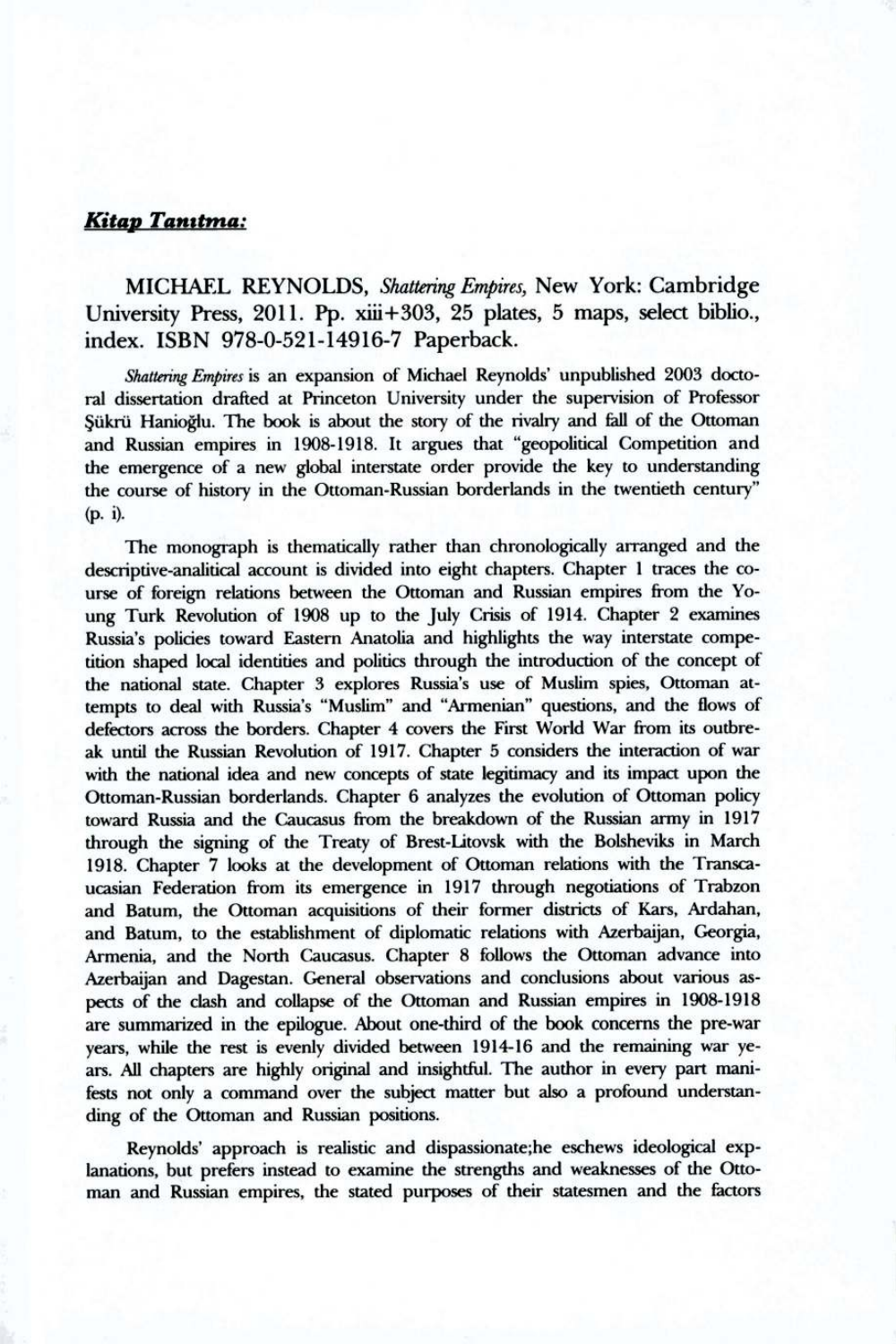## 1034 YÜCEL GÜÇLÜ

which have infiuenced them in their decisions. The author's tone is judicious and nuanced, and his preference for facts over theories is commendable.

*Shatterig Empires* is a serious and erudite inquiry. It is rigorously researched, and the arguments are proven by overwhelming evidence. To accomplish this, Reynolds has meticulously worked many years on his book and has enjoyed the use of the Prime Minister's Office Ottoman Archive in Istanbul, including the copious correspondence of the Ministry of the Interior and the Records Office of the Sublime Porte. He utilized the archive of the Turkish General Staff Military History and Strategic Studies Directorate, as well as the Enver Pasha and Kazım Orbay papers deposited in the Turkish Historical Society at Ankara. 'The author has benefited a wide array of document collections in the Archive of the Foreign Policy of the Russian Empire, State Archive of the Russian Federation, the Russian State Military-Historical Archive and the Russian State Mifitary Archive in Moscow and St. Petersburg. German Ministry of Foreign Affairs Archives in Berlin is also consulted.

The author's objectivity and balanced judgment confer on this tome a top place among the works on the Ottoman-Russian relations during the first two decades of the twentieth century. The study nonetheless has some limitations.

First, although Reynolds does not categorize the Armenian events of 1915 as genocide, he mentions "the wholesale destruction of Ottoman Armenians during the First World War" (p. 20), refers to "the effective eradication of the presence in Anatolia of [Armenians]" (p. 155) and indicates that "the Unionists, acting in concert with local tribes in Anatolia, effectively destroyed the Armenian community"(p. 264). This is misleading. In fact, 1, 295, 000 Armenians lived in the Ottoman empire in 1914; 702, 900 of these were subject to relocations in 1915-16, and very large numbers of the displaced persons survived according to documents of the Directorate for Public Security and the Directorate for the Settlement of Tribes and Immigrants of the Ottoman Ministry of the Interior. Meanwhile, the chief British delegate, Lord Curzon, stated at the thirteenth meeting of the Territorial and Military Committee of the Lausarme Conference on Near Eastern Affairs on 12 December 1922 that there remained 138,000 Armenians in Turkish Asiatic territory;hundreds of thousands more were scattered about as refugees. <sup>1</sup> Further, the real intention of the Unionists, or the Ottoman government of the day was to exile the Armenians, not to kil them. The rulers were genuinely shocked when they heard what had befallen the Armenians. Of the masses of secret relocation directives seen to date, not one orders murder. Official circulars sent to the governors of the provinces from which Armenians were to be relocated made it dear that the relocation was not intended for the destruction of any individuals or groups;that lives should be protected;that any Ottoman troops engaged in murder, robbery, or rape should be severely punished;and

' Parliamentary Command Paper 1814. Treaty No. 1(1923) Lausanne Conference on Near Eastern Affairs, 1922-1923, *Records of Proceedings and Draft Tenns of Peace,* p. 178.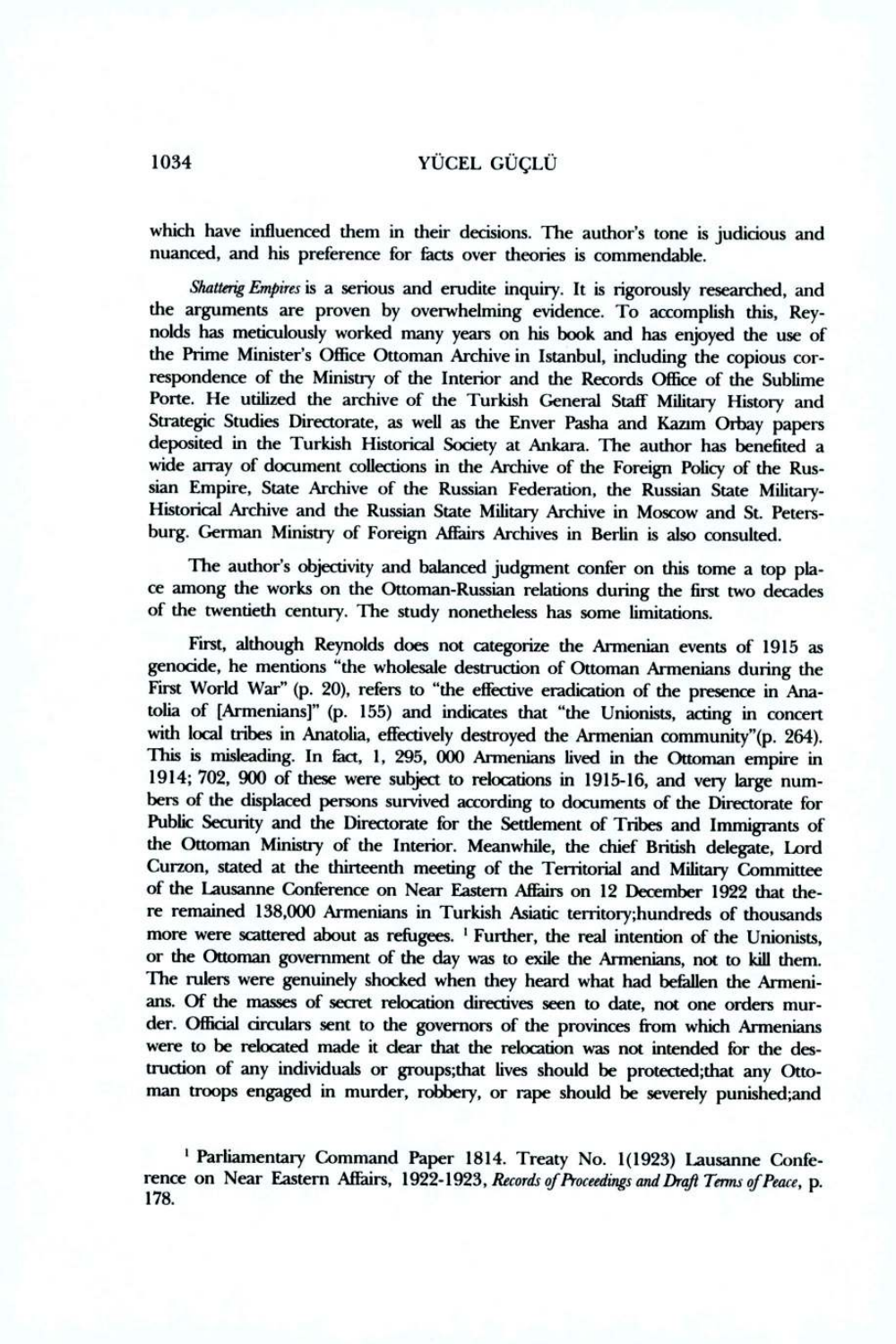## K<sup>†</sup>TAP TANITMA 1035

that guilty public officials should be immediately removed from office and courtmartialed. Indeed, strict instructions were issued that the relocations should proceed in an orderly manner and that the persons and property of displaced Armenians should be protected. Official circulars ordering relocations emphasized that care should be taken of vulnerable individuals and protection against attacks giyen to those being relocated, while Armenians left behind should not be taken from their places of residence<sup>2</sup>. Beginning in 1915, appointed committees made inquiries into the excesses committed against the Armenians. On the basis of their reports efforts were made to restore order and end the killings and deaths and to punish all those responsible. Ottoman civifian and military officials tried and punished(including by execution) more than a thousand people who mistreated the Armenians. Altogether, 1, 376 individuals were giyen varying degrees of penalties for offenses ranging from minor violations of the military code to failure to adequately carry out the requirements to protect the displaced persons<sup>3</sup>.

Second, Reynolds argues that "in Istanbul during the first days [24 and 25 April 1915] they arrested 2, 345 Armenian leaders and thereby decapitated Armenians politically"(p. 148). This is not quite the case. These arrests were restricted to the ex-

<sup>2</sup> See, among many others, Başbakanlık Osmanlı Arşivi (Prime Minister's Office Ottoman Archive), Istanbul (henceforth referred to as BOA), Dahiliye Nezareti Şifre Kalemi (Ministry of the Interior Ciphered Correspondence Division) (henceforth referred to as DH ŞFR), No.54/10. Telegram to the Governor of Erzurum on the Necessity of Protecting the Armenians Sent from Erzurum on the Roads and to Punish Those Who Are Involved in Inappropriate Activities, 14 June 1915; BOA DH ŞFR, No.54/5, Telegram to the Governor of Erzurum on Ensuring the Safety of the Armenians During Their Transfer to Other Places, 26 June 1915; BOA,DH ŞFR, No.54/381, Cirrular to the Governors of Provinces and Sanjaks on the Protection of the Properties Belonging to the Relocated Armenians, 11 August 1915; Türkiye Cumhuriyeti Genelkurmay Askeri Tarih ve Stratejik Etüt Başkanlığı Arşivi (Archive of the Turkish General Staff Directorate of Military History and Strategic Studies), Ankara (henceforth referred to as ATESE), Birinci Dünya Harbi Koleksiyonu (Collection of the First World War) (henceforth referred to as BDHK), Folder:361, File:1445, No.3-1. Circular to the Army and Army Corps Commands on the Protection of the Lives and Properties of Armenians, 22 July 1915.

3 ATESE, BDHK, Folder:2287, File:13, No.3, Communication from the General Command of Gendarmerie to the Ministry of War on the Investigation Committee Relating to the Officials and Gendarmes Who Abused Their Authority During the Armenian Relocations, 26 September 1915; BOA, DH ŞFR, No.58/38,Circular to the Governors of Provinces and Sanjaks on the Establishment of a Committee for the Prevention of Abuse Against the Armenians During Their Transfer, 16 November 1916; BOA, DH ŞFR, No.66/24, Telegram to the Governor of Aleppo on the Immediate Dismissal of the Officials Who Abused Their Authority During the Armenian Relocations, 19 July 1915.